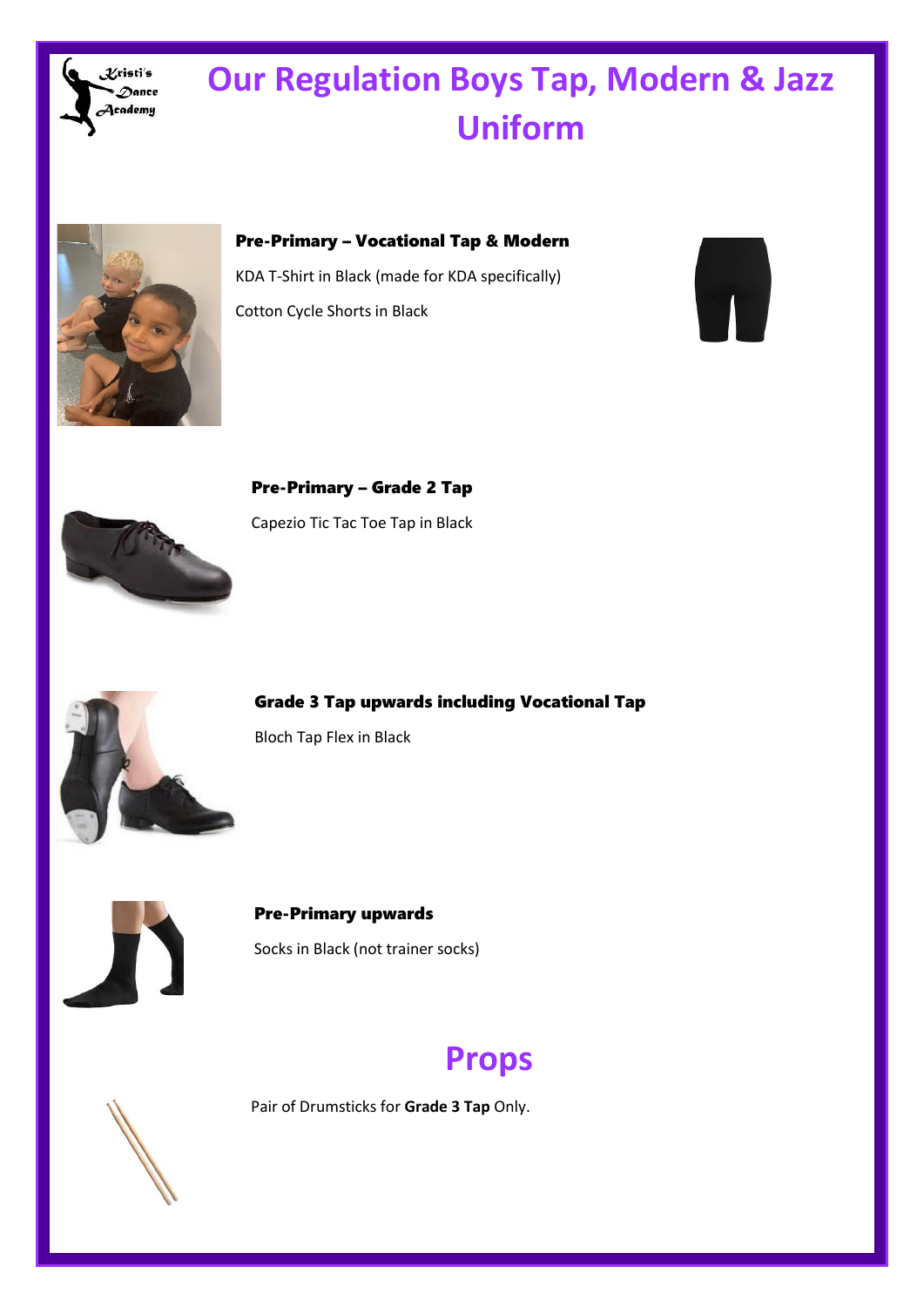

## **Our Regulation Boys Ballet Uniform**



#### Baby Ballet, Pre-Primary & Primary Ballet

KDA T-Shirt in Black (made for KDA specifically) Cotton Cycle Shorts in Black





Baby Ballet, Pre-Primary, Primary, Grade 1 & Grade 2 Ballet Leather Ballet Shoe in Black (full sole, elastic sewn across)

 White Ballet Socks (please note these are not just white socks they are specific Ballet Socks worn for Tap)



#### Grade 1 Ballet upwards

Cap Sleeve Leotard in White

Cotton Stirrup Legs in Navy Blue (Black shoes, not as pictured)



Grade 3 Ballet upwards

Capezio Cobra Split Sole Canvas Ballet Shoe in black (elastic sewn in a cross shape)



White Ballet Socks (please note these are not just white socks they are specific Ballet Socks)

Grade 1 Ballet upwards Low Heel Character Shoes



### **Props**

Drum for Grade 3 Ballet Only.